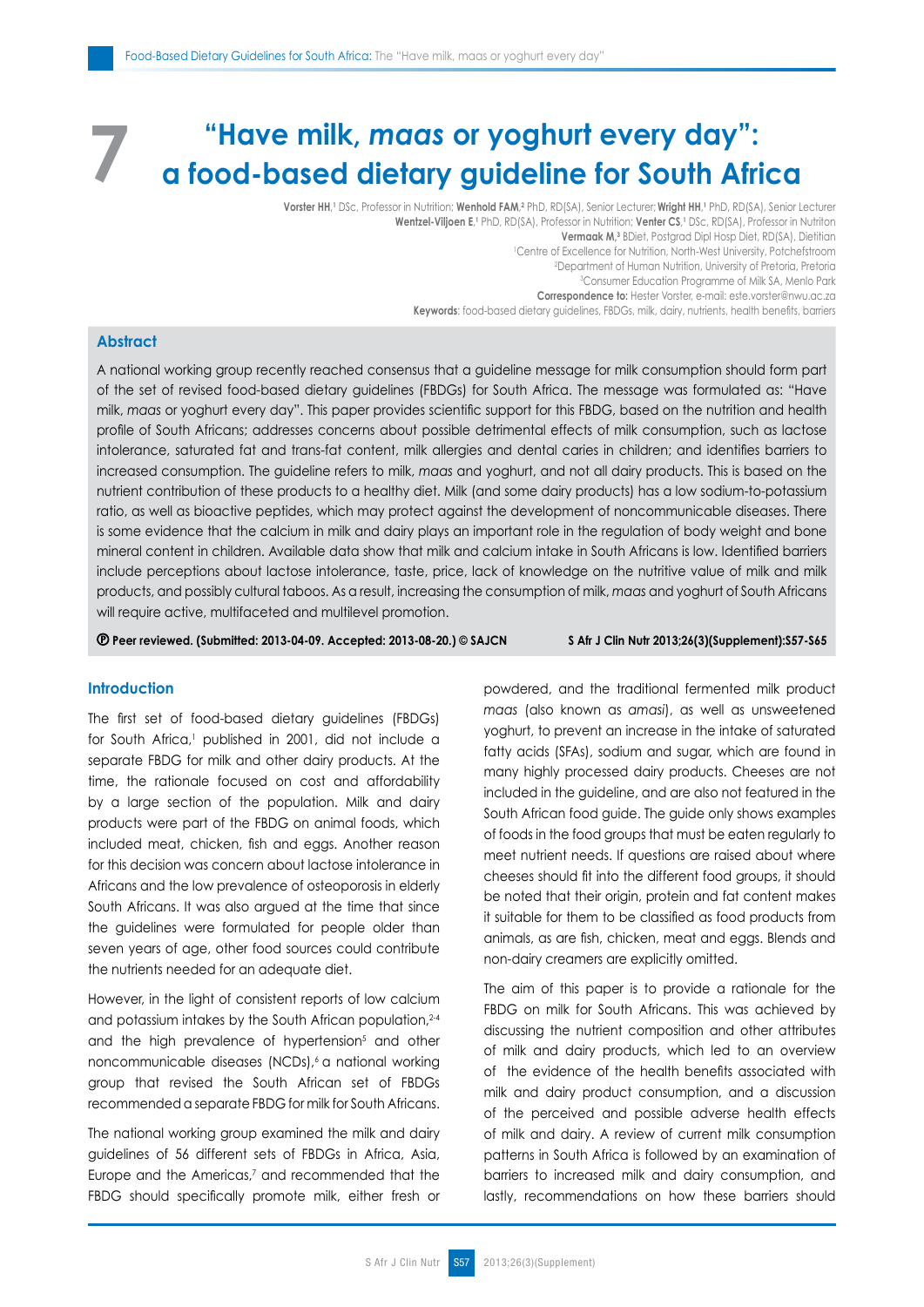be addressed in the implementation of this FBDG. The ultimate purpose is to improve the nutritional status and health of all South Africans.

South Africa has separate paediatric FBDGs for infant and child feeding,<sup>8</sup> which are also currently being revised. The present guideline<sup>8</sup> includes detailed advice on breastfeeding, in which international guidelines on exclusive breastfeeding for six months are followed, with continued breastfeeding for two years and beyond.<sup>9</sup> FBDGs for the general population are recommended for children aged five years and older. Because of separate technical report papers on infant feeding, the advantages of breastfeeding and milk consumption by children younger than five years of age will not be covered in this paper, other than to reiterate that because of the rapid growth and high energy needs of infants under two years of age, reduced-fat milk is not recommended as the main source of milk food for this age.

## **The health benefits of milk and dairy consumption**

The main purpose of FBDGs is to guide the population to choose healthy diets, meaning diets that are adequate, which meet all nutrient requirements and which also protect against diet-related NCDs. There is no doubt that historically, the production and consumption of milk and dairy products played an important role in human development and well-being.<sup>10</sup> In order to make a responsible recommendation on milk and dairy consumption and its role in health and disease prevention in contemporary South Africa, its nutrient contribution and attributes and the role that it plays in the development of NCDs should be taken into account, as well as any possible adverse effects associated with milk and dairy consumption. These aspects will now be considered, using the most recent evidence.

## **The nutrient composition of milk and dairy products**

The nutrient composition of milk of varying fat content and some selected dairy products, as detailed in the South African food composition tables,<sup>11</sup> is summarised in Table I. These products and nutrients were included in the table to illustrate that milk and dairy products are excellent sources of several micronutrients, as well as being relatively low in sodium and high in potassium.

Milk is a good source of high-quality protein, and contains useful amounts of all the indispensible (essential) amino acids.12 Milk can be used to complement foods with lysinedeficient protein, such as maize and wheat. Adding milk or other dairy products to these foods results in a meal with all the amino acids, and is beneficial in populations where maize and bread are staples.

The 400-500 ml low-fat milk per day recommended for adults will provide 480-610 mg calcium, which is 48-61% of the recently revised dietary reference intake for calcium. On average, 1 000 mg of calcium is appropriate for women aged 19-50, and men up to the age of 70 years.<sup>13</sup>

| <b>Nutrient</b>  | Unit         | <b>Fresh milk</b><br>(full fat) | <b>Fresh milk</b><br>$(2%$ fat) | Maas/<br>fermented<br>milk | Yoghurt (plain,<br>low-fat and<br>unsweetened) | Yoghurt (fruit,<br>fat-free and<br>sweetened) | Cottage<br>cheese<br>(fat-free) | <b>Cheddar</b><br>cheese |
|------------------|--------------|---------------------------------|---------------------------------|----------------------------|------------------------------------------------|-----------------------------------------------|---------------------------------|--------------------------|
| Energy           | kJ           | 262                             | 213                             | 270                        | 254                                            | 375                                           | 266                             | 1646                     |
| Protein          | $\mathsf{g}$ | 3.2                             | 3.3                             | 3.3                        | 4.3                                            | 3.8                                           | 10.5                            | 24.7                     |
| Fat              | g            | 3.4                             | 2.0                             | 3.7                        | 1.9                                            | 1.5                                           | 0.1                             | 32.3                     |
| <b>SFAs</b>      | g            | 1.90                            | 1.28                            | 2.35                       | 1.16                                           | 0.94                                          | 0.09                            | 18.43                    |
| Cholesterol      | mg           | 10                              | $\overline{7}$                  | 11                         | 8                                              | $\overline{7}$                                |                                 | 115                      |
| <b>CHO</b>       | g            | 4.8                             | 4.9                             | 4.5                        | $6.5\,$                                        | 15.0                                          | 4.9                             | 1.8                      |
| Iron             | mg           | 0.10                            | 0.10                            | 0.10                       | 0.10                                           | 0.10                                          | 0.60                            | 0.07                     |
| Calcium          | mg           | 120                             | 122                             | 162                        | 149                                            | 145                                           | 120                             | 788                      |
| Potassium        | mg           | 157                             | 152                             | 190                        | 194                                            | 197                                           | 185                             | 82                       |
| Sodium           | mg           | 48                              | 46                              | 71                         | 66                                             | 74                                            | 161                             | 487                      |
| Vitamin A        | $\mu$ g RE   | 47                              | 24                              | 40                         | 22                                             | 25                                            | $\overline{2}$                  | 390                      |
| Thiamine         | mg           | 0.02                            | 0.02                            | 0.02                       | 0.02                                           | 0.02                                          | 0.04                            | 0.04                     |
| Riboflavin       | mg           | 0.16                            | 0.16                            | 0.15                       | 0.19                                           | 0.15                                          | 0.21                            | 0.36                     |
| Niacin           | mg           | 0.1                             | 0.1                             | 0.1                        | 0.1                                            | 0.1                                           | 0.1                             | 0.1                      |
| Vitamin $B_{12}$ | μg           | 0.4                             | 0.4                             | 0.4                        | 0.5                                            | 0.3                                           | 0.7                             | 0.8                      |
| Vitamin D        | μg           | 0.03                            | 0.01                            | 0.03                       | 0.01                                           | 0.01                                          | 0.08                            | 0.25                     |

**Table I:** Summary of the nutrient composition of selected dairy products (per 100 g)<sup>11</sup>

CHO: total carbohydrates (including added sugar), RE: retinol equivalents, SFAs: saturated fatty acids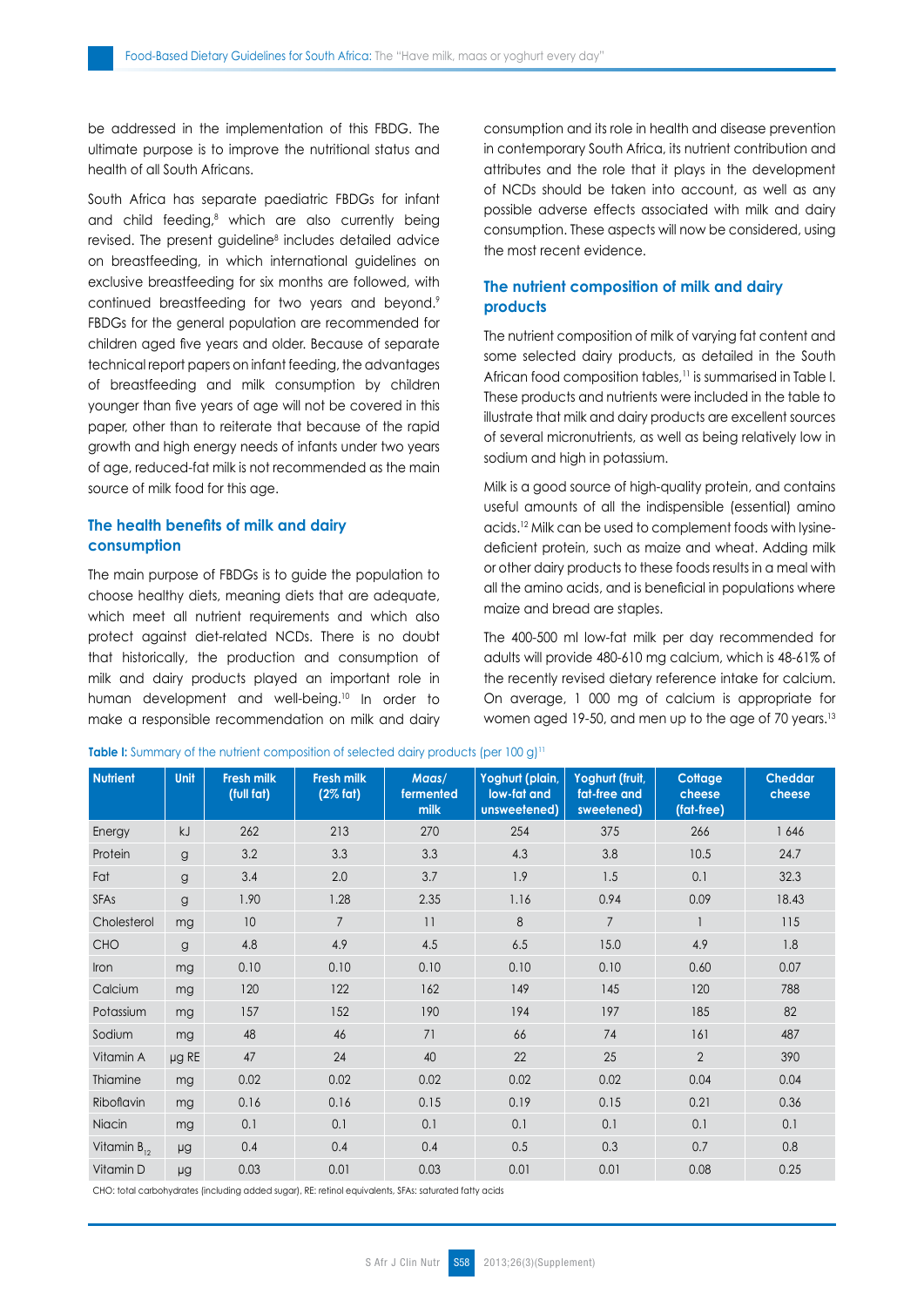The same amount of low-fat milk will provide 608-760 mg potassium, which is 30-38% of the recommended adequate intake of 2 000 mg potassium per day.<sup>14</sup> The substantial contribution of milk to potassium intake is important for the nutrient adequacy of populations that do not meet the vegetable and fruit intake recommendations. The sodium content of milk is relatively low (46 mg per 100 ml for lowfat milk). A daily intake of 400-500 ml contributes 184-230 mg sodium, which is 9.2-11.5% of the maximum of 2 g/day recommended for the prevention of high blood pressure.<sup>15</sup>

Table I further shows that the energy content of sweetened yoghurt, and the energy and sodium contents of cheeses (except cottage cheese), is increased through a concentration effect, or by the addition of sucrose and fruit, justifying the focus of the new FBDG on milk, *maas* and yoghurt alone. The reason why cottage cheese was not included in the formulation of the FBDG was to avoid possible confusion why some, but not all, cheeses may replace milk, *maas* or yoghurt. Low-fat products should be considered in situations in which overweight and obesity are of concern, for example South African adults.<sup>16</sup>

#### **Other attributes of milk and dairy**

In addition to a unique nutrient composition, milk and some dairy products have attributes that are not reflected in traditional food composition tables. These include bioactive peptides, specific fatty acids, the low pH of fermented milk, and the low sodium-to-potassium ratio of milk and *maas*. These attributes may be responsible for some of the health benefits associated with milk consumption.

#### **Bioactive peptides**

The bioactive peptides are defined by Choi et al<sup>17</sup> as "hydrolysates with specific amino acid sequences that exert a positive physiological influence on the body. They are inert within the native protein, but once cleaved from the native protein by microbial or added enzymes and/or gastrointestinal enzymes during the digestive process, they apply their beneficial traits. Dairy products, particularly fermented products, are potential sources of bioactive peptides". One of these beneficial traits is that they act as inhibitors of angiotensin 1-converting enzyme, which may explain the protective effects of milk on raised blood pressure.<sup>18,19</sup>

Calder at al<sup>20</sup> reviewed dietary factors that influence lowgrade inflammation in relation to overweight and obesity, and concluded that dairy consumption has beneficial effects on markers of low-grade inflammation (C-reactive protein and adiponectin) in obese subjects. They speculated that possibly, these effects may be explained by the actions of the casein-derived bioactive tripeptides in milk.

#### **Specific fatty acids in milk**

Milk fat is a complex natural fat. Its triacylglycerols are synthesised from 400 different fatty acids.<sup>21</sup> In addition to the monounsaturated fatty acids (approximately 25% of the total), and the SFAs (roughly 60% of the total), milk fat contains several other fatty acids with possible beneficial effects against the risk of acquiring NCDs. These include the short-chain fatty acid, butyric acid, and the sphingolipids. The trans-fatty acids and rumenic and vaccenic acids in milk need to undergo more biological research before a judgement on their beneficial and/or detrimental effects can be made. These fatty acids are thought to be anticarcinogenic and anti-atherosclerotic, and may play a role in the prevention of obesity.<sup>22-24</sup>

#### **Fermented milk (***maas)*

Milk products that are soured in calabashes, clay pots, milk sacks, stone jars or baskets are part of traditional South African cuisine. *Maas (amasi)* is the common name for the most popular fermented milk, originally prepared by storing unpasteurised whole cow's milk in these containers, seeded with a microbial inoculum for fermentation. Lactic acid bacteria, especially *Leuconostoc*, *Lactococcus* and *Lactobacillus,* dominate the microflora.25 *Maas* is also produced commercially by fermentation with *L. lactis*  and *L. lactis cremoris,* after which it is pasteurised. It has a shelf life of 21 days at 4°C and is an ideal vehicle for the delivery of probiotics.26 The incorporation of probiotics in fermented milk has beneficial health effects, such as the improvement of lipid profiles.<sup>27</sup> Haug et al<sup>28</sup> reviewed the health benefits of bovine milk in human nutrition, and mentioned that the low pH of fermented milk may help to delay gastric emptying, with a resultant beneficial effect on glycaemic responses and perhaps also on appetite regulation. The perception that dairy is acid producing has no scientific foundation. Milk and dairy products do not produce acid upon metabolism, they do not cause metabolic acidosis, and systemic pH is not affected by diet.<sup>29</sup>

#### **The low sodium-to-potassium ratio in milk and** *maas*

The high potassium and relatively low sodium content of milk and *maas*, which leads to a low sodium-to-potassium ratio, is important in the light of emerging evidence that this ratio may be important for the prevention of hypertension and cardiovascular disease.<sup>30-33</sup> The World Health Organization (WHO) recommends an increase in potassium intake and a decrease in sodium intake to reduce blood pressure, cardiovascular disease, stroke and coronary heart disease and improve bone density.34

#### **Milk, dairy products and calcium in NCDs**

For many years, the consumption of milk and dairy products were suspected to contribute to NCDs, based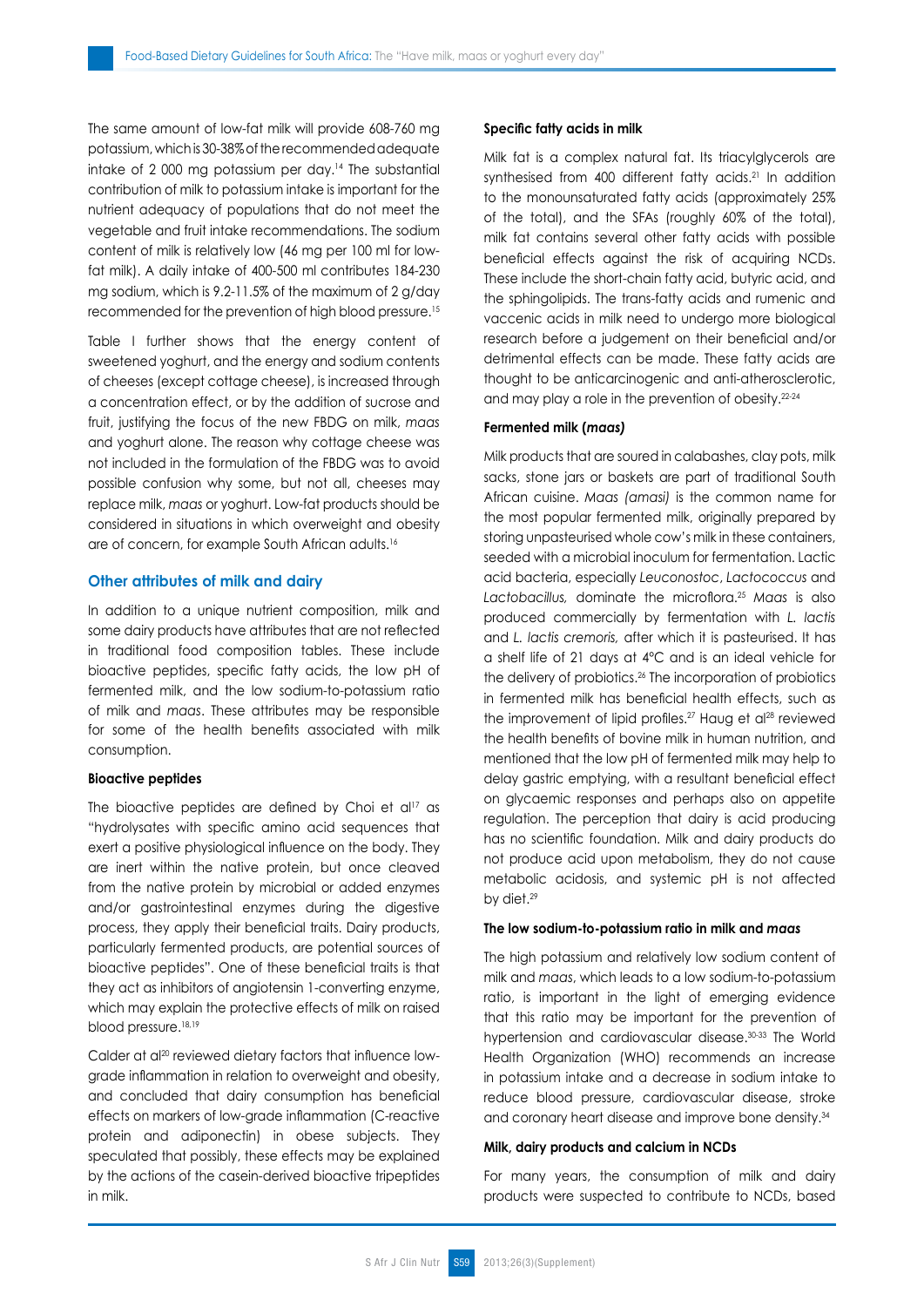on their SFA content. However, during recent years, many publications have emerged that have indicated that milk and dairy intake may actually protect against some NCDs.

### **Cardiovascular disease and cancer**

Alvarez-Leon et al<sup>35</sup> critically reviewed the epidemiological evidence that dairy consumption is associated with the risk of several NCDs. They selected 14 meta-analyses or systematic reviews from 85 000 articles on dairy consumption. Of these, six were on dairy and cancer, six on cardiovascular disease and two on bone health. The authors concluded that there is an inverse association between dairy intake and colorectal cancer, hypertension and stroke. They found no evidence that dairy intake relates to breast cancer, but found some evidence that a high intake of dairy is associated with an incremental risk of prostate cancer.

#### **Bone health**

The same review<sup>35</sup> also reported that at this stage, evidence of a protective relationship between dairy and bone health is weak, and recommended that more prospective studies should be carried out to examine this relationship. Nevertheless, in the latest revision of dietary reference intakes, the Institute of Medicine<sup>36</sup> concluded that available scientific evidence supports the importance of calcium and vitamin D in skeletal health, consistent with a cause-and-effect relationship. A systematic review and meta-analysis of 21 randomised controlled trials designed to determine the impact of the dietary intake of calcium, dairy-associated nutrients and dairy products on bone mineral content in children, revealed that an increased intake of these nutrients and products, with and without vitamin D, significantly increased total body and lumbar spine bone mineral content. In all likelihood, calcium and dairy intake has a much more profound impact on bone accretion in children than presently appreciated, particularly in those with dietary intakes below currently recommended levels.<sup>37</sup>

A review of numerous intervention and observational studies in many countries showed that milk intake reduced morbidity in stunted children in developing societies, whereas its long-term consequences were less clear in well-nourished children.<sup>38</sup> Clearly, the relationship between dairy intake and bone health is very complex, resulting in discordant publications.<sup>39</sup> This confirms the need for more well-designed studies, particularly in countries with a high prevalence of stunting. Nevertheless, overall, the consumption of milk and other animal-source foods by undernourished children in low-income countries improves their anthropometric indices, cognitive performance and levels of physical activity, while simultaneously reducing micronutrient deficiencies. This results in lower morbidity and mortality.40

#### **Hypertension**

Approximately 50% of the reduction in blood pressure associated with the Dietary Approaches to Stop Hypertension (DASH) diet has been attributed to dairy. Conversely, the low consumption of milk in the National Health and Nutrition Examination Survey (NHANES) I study was associated with a high incidence of hypertension.<sup>41</sup> The calcium in dairy offers several potential mechanisms with which to explain the positive effect on blood pressure,<sup>19</sup> particularly in people with low dietary intakes of calcium.42

#### **Overweight and obesity**

Evidence from prospective cohort studies suggests that dairy intake may have a protective effect on the development of overweight and obesity.43 Whey protein and other bioactive components of dairy could induce satiation and satiety.44,45 An emerging body of literature suggests that dietary calcium may play a role in the regulation of body weight and body fat, and the development of the metabolic syndrome.46,47 These beneficial effects may be linked to dairy specifically, although methodological and other challenges hinder the ability to draw final conclusions.48

#### **Metabolic syndrome**

Metabolic syndrome is a group of metabolic disorders characterised by abdominal obesity, hypertension and dyslipidaemia. In a meta-analysis by Elwood et al that links dairy to morbidity and mortality from metabolic disease,49 the conclusion was reached that the relative risks of developing metabolic syndrome and myocardial infarction in high milk intake groups were 0.74 [95% confidence interval (CI): 0.64-0.84] and 0.84 (95% CI: 0.66- 0.99), respectively. In prospective studies, the relative risks of stroke and ischaemic (coronary) heart disease in the high milk intake group were 0.79 (95% CI: 0.75-0.82) and 0.84 (95% CI: 0.76-0.93), respectively, where "milk intake" referred to low-fat milk in the latter. The relative risk in the high milk intake group was 0.92 (95% CI: 0.86-0.97) for incident diabetes mellitus.49 This provides evidence of an overall survival advantage associated with milk and dairy intake.

The intricate relationship between dairy products and metabolic syndrome is illustrated in Figure 1. It shows that many interlinked mediators are present, some with promoting and others with protective effects. On the one hand, dairy as "exposure" can refer to specific nutrients, foods or other compounds, individually or in interaction. On the other, metabolic syndrome as an "outcome" is a disorder that is characterised by a complex interaction among many risk factors.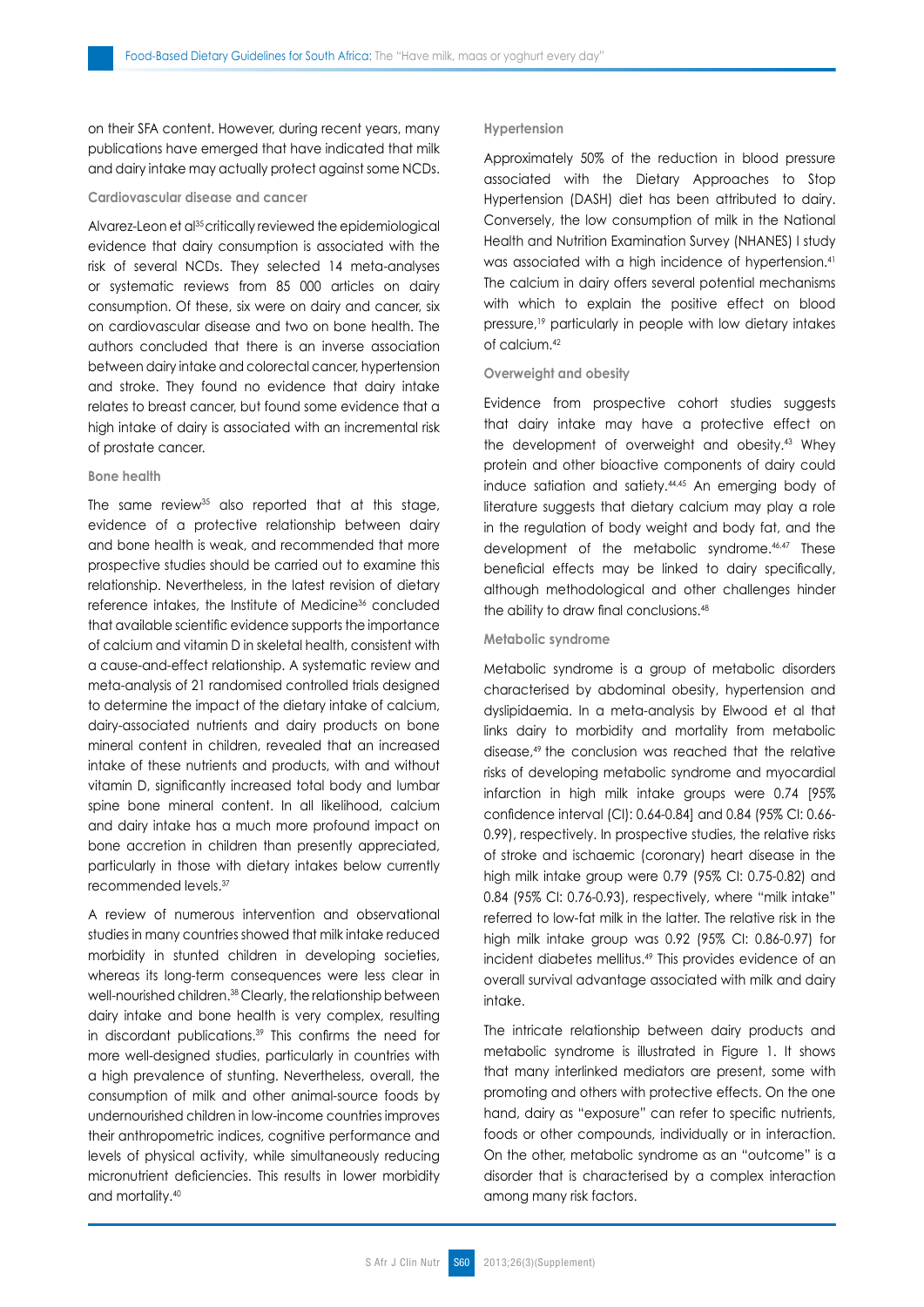

**Figure 1:** Dairy products and metabolic syndrome

## **Health concerns about dairy consumption: possible negative effects**

#### **Lactose intolerance**

Lactose or "milk sugar", the dipeptide carbohydrate in milk, is digested to the monosaccharides glucose and galactose by the enzyme lactasephlorizin hydrolase,<sup>50</sup> which is reduced by up to 90-95% in individuals with lactase non-persistence, a condition known as lactose intolerance. These individuals, mainly from South-East Asia, the Middle East and parts of Africa, cannot digest lactose in the small gut, which results in the fermentation of lactose by bacteria in the large gut. This is associated with symptoms such as flatulence, diarrhoea, abdominal bloating and pain.

Lactase persistence is common in people of European ancestry, probably because of a genetic mutation that maintains the functionality of lactase production into adulthood. Itan et al<sup>51</sup> examined the conservation of the responsible lactase gene, haplotype, and found that the derived allele is recent in origin, that it has a strong positive selection, and that lactase persistence possibly co-evoluted with dairy farming in Europe in the last 5 000- 10 000 years.

Lactose intolerance is often given as a reason for noncompliance with recointakes of milk and dairy, making it very difficult to meet calcium needs. Therefore, several groups have studied the consequences of milk ingestion by lactose-intolerant individuals. Savaiano et al<sup>50</sup> conducted a meta-analysis of studies in which this phenomenon was examined, and concluded that the intake of one cup (250 ml or equivalent of other dairy products) was not a major cause of symptoms in lactose maldigesters. Keith et al<sup>52</sup> determined self-reported lactose intolerance and its influence on dairy consumption in African American adults, and found that it was lower than commonly reported. Beyers and Savaiano<sup>53</sup> reiterated that lactose-intolerant individuals can consume at least one cup of dairy without experiencing symptoms. Tolerance can be improved by consuming milk with a meal, by choosing yoghurt or other fermented milk or hard cheese in which lactose has been digested, by consuming lactose-reduced milk, or even by using lactase supplements. Lawrence<sup>21</sup> advises that up to two cups of milk a day can be consumed by lactoseintolerant individuals if taken with food at separate meal times. She also mentions that tolerance improves with regular milk consumption. Unfortunately, no recent data on lactose intolerance in South African population groups are available. Given the above, as well as the fact that *maas* or fermented milk can replace fresh milk, it is unlikely that lactose intolerance should pose a real problem to milk consumption in South Africa.

#### **Saturated fatty acids in dairy**

It is accepted that dietary SFAs with a chain length of 12- 16 carbon atoms increase serum low-density lipoprotein (LDL) cholesterol, and thus the risk of coronary heart disease. However, Griffin<sup>18</sup> pointed out that "there has always been a lack of evidence to link dairy foods with cardiovasular diseases, and that there is rather evidence of a protective effect of dairy". The protective effects of dairy on LDL cholesterol and high-density lipoprotein (HDL) cholesterol, as well as blood pressure, are now thought to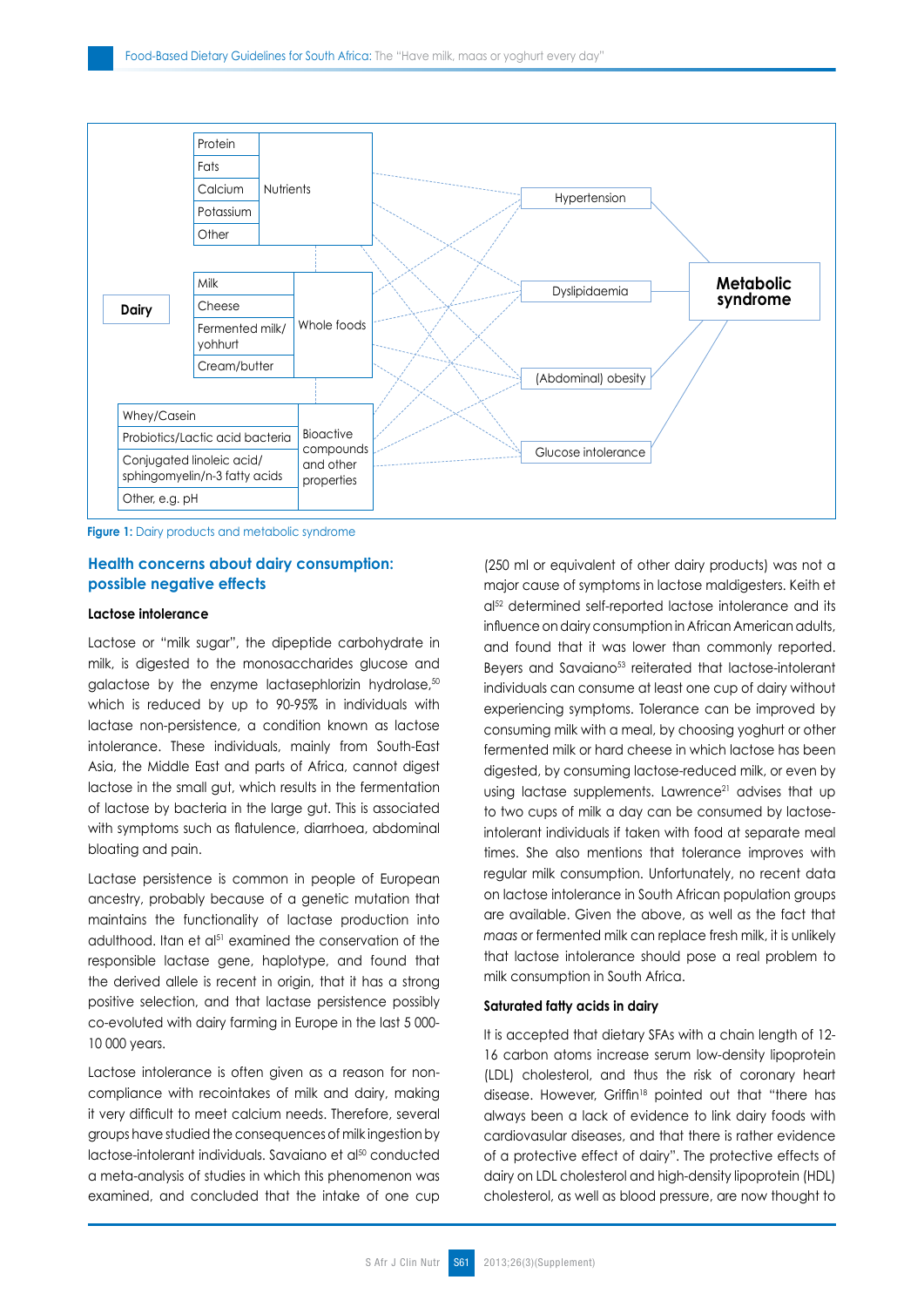relate to the calcium and biopeptides in milk.

Lorenzen and Astrup<sup>54</sup> showed an attenuation of the effect of SFAs on serum lipids by milk in a clinical trial, probably because the calcium in milk binds and sequesters SFAs and bile acids in the gut, similar to the mechanism of action of cholesterol-lowering drugs and some dietary fibre. Givens<sup>55</sup> emphasised that simply reducing milk and dairy intake to limit SFA intake is unlikely to have an effect on serum lipids and NCD risk.

It has been established that the fatty-acid profile of milk can be changed by feeding cows<sup>56</sup> and sheep<sup>57</sup> modified diets, creating the possibility that milk with less SFAs can be produced if required or demanded.

#### **Trans-fatty acids in milk**

The trans-fatty acids in milk are sometimes used as an argument to avoid dairy products. Trans-fatty acids are known to have adverse effects on health and increasing the risk of NCDs. These include increasing the total HDL cholesterol ratio, lipoprotein(a), cardiovascular disease risk, systemic inflammation, abdominal obesity, weight gain, insulin resistance, and type 2 diabetes, and adverse effects on haemostasis.<sup>58,59</sup> However, there is evidence, reviewed by Tardy et al,<sup>59</sup> that the origin of trans-fatty acids may result in different biological effects. Industrial trans-fatty acids*,* produced by partial hydrogenation of vegetable oils, differ from ruminant-derived trans-fatty acids that are found in milk. More information is needed before conclusions can be reached on the effects of ruminant trans-fatty acids on human health. Given the overwhelming evidence of the beneficial effects of milk consumption, it is unlikely that these trans-fatty acids have major detrimental effects in the amounts consumed with the recommended milk intake.

The WHO scientific update on trans-fatty acids<sup>60</sup> specifies that "there is convincing evidence that trans-fatty acids from commercial partially hydrogenated vegetable oils increase coronary heart disease risk factors and coronary heart disease events", but more research is needed on ruminant trans-fatty acids.

#### **Milk allergies**

Cow's milk allergy, an adverse reaction that is mediated by an immunoglobulin E mechanism upon exposure to milk allergens, is the most common food allergy in children. It affects 2-5% of children in the first three years of their lives, 61 and could be a major cause of inadequate nutrient intake and retarded growth in small children.<sup>62</sup> Only children with a milk allergy that was confirmed by a doubleblind, placebo-controlled food challenge should avoid dairy proteins.<sup>63</sup> Treatment consists of total avoidance of exposure to the allergens through elimination diets, and replacing cow's milk with soy or rice milk. Children often outgrow cow's milk allergy by 3-5 years of age, but symptoms may persist beyond childhood in some.<sup>61</sup>

#### **Dental caries**

In a recent review, Aimutus<sup>64</sup> mentioned that lactose cariogenicity has been debated for many years, "but the buffering capacity and potential bioactive components present in food that contains lactose offer tooth enamel protection from cariogenicity". In breastfed infants, dental care practices contribute more to dental caries than breast-milk *per se,* and improved parental personal and oral hygiene could mitigate potential problems. However, regularly putting children to bed with a bottle of milk is discouraged.<sup>65</sup> The role of nutrition in oral health, including dental caries, in children under five years of age is reviewed by Naidoo<sup>65</sup> in this issue of the journal.

## **The consumption of milk and dairy products in South Africa**

In the motivation of milk consumption as part of the FBDG on animal foods, the 2001 technical support paper<sup>66</sup> reviewed milk consumption in South Africa, and concluded that although milk and dairy products are consumed by many South Africans from all ethnic groups, mean intakes for adults in six different studies from 1988- 1989 were low, with mean intakes far below the 400 ml per day recommended for adults.

The mean baseline intakes of rural and urban African adults participating in the 12-year Prospective Urban and Rural Epidemiological (PURE) study are shown in Table II (Wentzel-Viljoen E, personal communication, 14 November 2012). These values confirm the previously reported low intake and emphasise the need for active promotion of the milk guideline. The table shows that fresh milk (all types, including *maas*) was consumed by the most people and in the largest quantities. In the Transition and Health during Urbanisation of South Africans (THUSA) study, $67$  mean intakes varied from 133 g/day for men in informal settlements to 375 g/day for women living on commercial farms. Non-dairy creamers and milk powder blends were popular and used by men and women in both urban and rural areas. Women and, to a lesser extent, men, from the urban areas, regularly consumed a variety of dairy products (e.g. cheese, yoghurt, custard, milk drinks and ice cream), but consumption of these in rural areas was low, and probably related to availability and affordability.

## **Barriers against increased consumption of milk,**  *maas* **and other dairy products**

The perceived negative effects of milk and dairy are often reported as barriers to adequate consumption. Concerns about low calcium intakes have motivated research on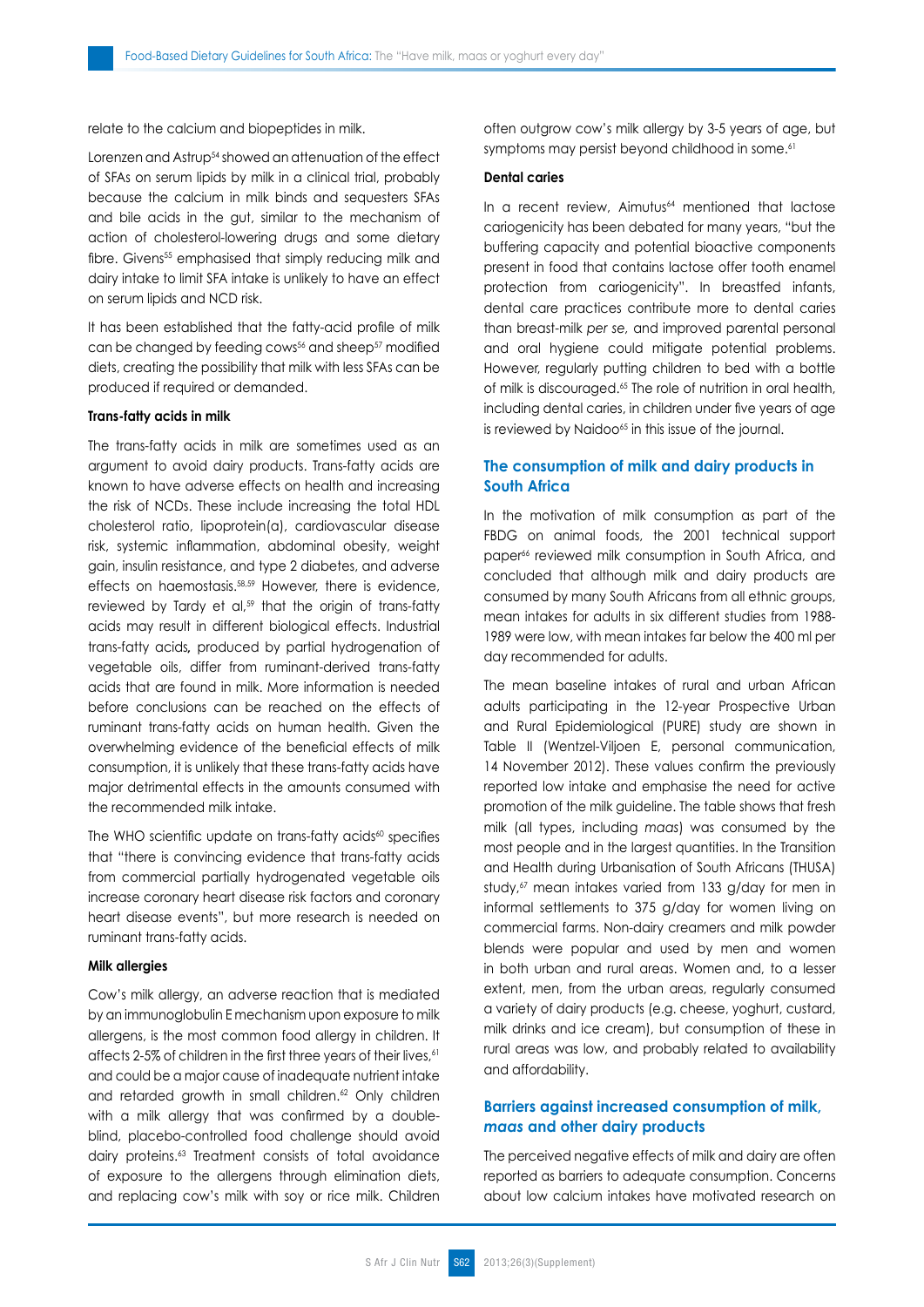| Group            | <b>Fresh milk</b><br>(all types) | Milk powder<br>(all types) | <b>Canned milk</b><br>(all types) | <b>Cheese</b><br>(all types) | <b>Non-dairy</b><br><b>creamers</b><br>and milk<br><b>blends</b> | Yoghurt<br>(all types)   | Milk products<br>(custard<br>and milk<br>beverages) | Ice cream<br>(all types) |
|------------------|----------------------------------|----------------------------|-----------------------------------|------------------------------|------------------------------------------------------------------|--------------------------|-----------------------------------------------------|--------------------------|
| Urban men**      | 354                              | 5                          | $\overline{4}$                    | 88                           | 68                                                               | 80                       | 93                                                  | 66                       |
| Average          | 143.6                            | 7.4                        | 17.9                              | 3.1                          | 6.8                                                              | 27.2                     | 9.8                                                 |                          |
| <b>SD</b>        | 123.2                            | 5.3                        | 14.8                              | 10.1                         | 7.9                                                              | 27.9                     | 30.8                                                |                          |
| Urban<br>women** | 556                              | $\overline{7}$             | 3                                 | 168                          | 101                                                              | 209                      | 224                                                 | 155                      |
| Average          | 146.1                            | 6.6                        | 24.0                              | 3.0                          | 6.8                                                              | 29.1                     | 7.8                                                 | 18.2                     |
| <b>SD</b>        | 119.1                            | 6.2                        | 33.7                              | 4.5                          | 8.0                                                              | 27.3                     | 14.2                                                | 24.4                     |
| Rural men**      | 170                              |                            | $\overline{0}$                    | 3                            | 155                                                              | $\mathbf{0}$             |                                                     | $\mathbf{0}$             |
| Average          | 106.9                            | 4.0                        | $\overline{\phantom{a}}$          | 2.3                          | 6.4                                                              | $\overline{\phantom{a}}$ | 3.6                                                 |                          |
| <b>SD</b>        | 131.7                            | $\sim$                     |                                   | 0.9                          | 4.5                                                              | $\overline{\phantom{a}}$ |                                                     |                          |
| Rural women**    | 317                              | 5                          |                                   | $\overline{4}$               | 304                                                              | 3                        | 7                                                   | $\Omega$                 |
| Average          | 91.4                             | 16.3                       | 35.7                              | 2.4                          | 7.6                                                              | 21.4                     | 73.4                                                |                          |
| SD               | 108.8                            | 17.5                       |                                   | 2.0                          | 7.7                                                              | 19.9                     | 118.6                                               |                          |

Table II: Average intakes in g/day of milk and other dairy products by urban and rural subjects who participated in the Prospective Urban and Rural Epidemiological (PURE) study\*

SD: standard deviation

**\*** Reported intakes from a validated quantitative food frequency questionnaire during baseline in 2005 (unpublished, data provided by the PURE research team)

\*\* Number of consumers [1 397 subjects, n = 524 (men) and n = 873 (women)]

#### these barriers.

Jarvis and Miller<sup>68</sup> found that a low intake of milk and dairy in African Americans related to perceived lactose intolerance, but that culturally determined food preferences and dietary practices learned early in life played a bigger role. Zablah et al69 interviewed 90 African American women in a grocery store and found that perceived negative taste and association with digestive problems, and the belief that they were already achieving adequate calcium intakes, were the main reasons for low milk intakes. Substituting soft drinks for milk was mentioned as a barrier to adequate calcium intake.70

A New Zealand study<sup>71</sup> that examined barriers to milk consumption in adult men and women showed that consumption related to what was important in the lives of the respondents. Concern about the fat content of milk was the main barrier for the women. There was less awareness by the men of the nutritional benefits of milk, and therefore less appreciation of its value in their diets.

A study on the acceptance of milk by 8- to 16-yearolds72 showed that within the flavoured milk category, children preferred lactose-free cow's milk, rather than soysubstitute beverages.

The price of milk and dairy may be a barrier to consumption in developing countries. In the 2001 technical paper that supported the South African FBDG on animal foods,<sup>66</sup> the reasons why milk and dairy products were relatively expensive in South Africa were discussed. These were based on deregulation of the dairy industry and the fact that the industry is only protected by import tariffs. However, the price of milk and dairy, compared to that of other commodities, should be calculated based on its nutrient content. For example, when the price of 100 mg of calcium from different sources was calculated, it was found that this amount of calcium (provided by whole fresh milk) was R0.62, compared with R1.27 from by canned pilchards in brine, and R5.74 from frozen broccoli. This comparison was made using prices in June 2011, obtained from a "middle-priced" supermarket by the working group, in order to motivate the need for a separate FBDG for milk during the national consensus meeting.

Another barrier to consumption relates to culture and religious taboos and practices, also discussed in the previous technical support paper.<sup>66</sup> For example, consumption is affected by the fasting practices of different religions. Although milk, and especially fermented milk, have always been a favourite food of black South Africans, numerous taboos influenced consumption in the past. Only small children and the elderly drank fresh milk. A man could only drink milk in his own household, or in that of a paternal or maternal relative. A woman could only drink milk from her husband's herd after she had been accepted by her husband's family. "Impure" women (menstruating or having had a miscarriage) had to avoid all milk and milk products.

Adequate calcium intake is difficult to achieve with dairyfree diets, even when other nutrient recommendations are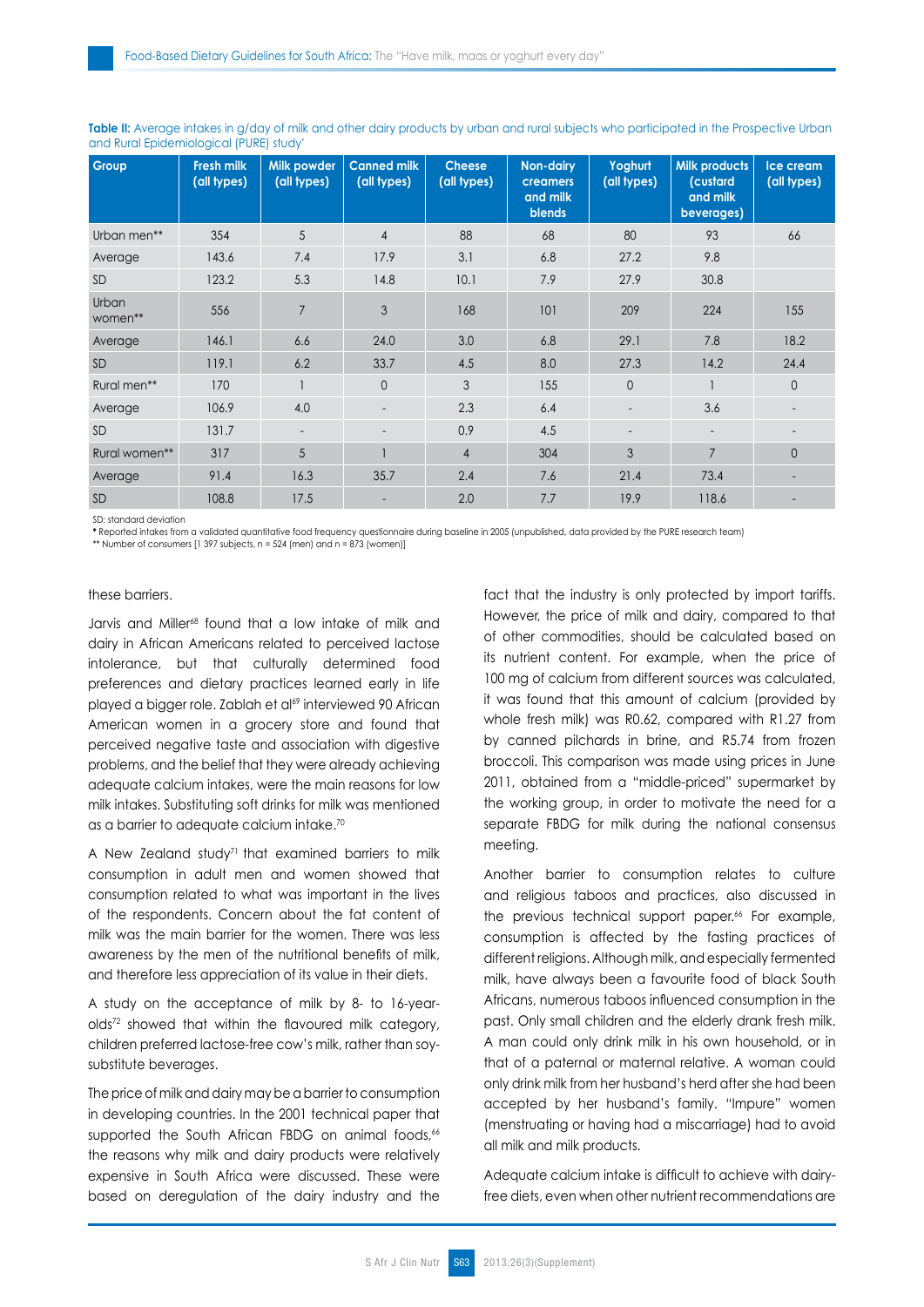met.<sup>73</sup> Furthermore, milk is a good source of the so-called "shortfall nutrients" of many consumers.74 To meet calcium requirements and benefit from other health attributes of milk, it is necessary to promote increased consumption of milk and *maas* in South Africa.

Barriers to consumption must be overcome in order for South Africans to realise that "milk matters". A start could be made by explaining the core nutrient contribution of dairy,52 but should also address salient misconceptions and perceptions,75,76 as well as recent research findings. The promotion of dairy intake has to come from many angles, employing multiple techniques and involving all stakeholders; from producers, industry and government, to health professionals, caregivers and consumers.

## **Conclusion**

The inclusion of milk (especially calcium and potassium) in the diet is essential in order to meet the nutrient needs of most South Africans. In addition, milk, *maas* and yoghurt have many other attributes which recent studies have indicated may be protective against some NCDs, including overweight and obesity. As stated in the introduction paper of this series of technical support papers to the South African FBDGs,<sup>77</sup> the nutrition-related NCDs are already responsible for unacceptable high rates of morbidity and mortality in South Africa, justifying efforts to improve the dietary intake of the population. Milk, *maas* and yoghurt can play an important role in meeting this objective, yet concerted promotion efforts, which must also address concerns about milk and dairy consumption, are still required.

### **References**

- 1. Vorster HH, Love P, Browne C. Development of food-based dietary guidelines for South Africa: the process. S Afr J Clin Nutr. 2001;14(3):S3-S6.
- 2. Vorster HH, Oosthuizen W, Jerling JC, et al. The nutritional status of South Africans: a review of the literature. Narrative and tables. Durban: Health Systems Trust, 1997; p. 1-48; 1-122.
- 3. MacIntyre UE, Kruger HS, Venter CS, Vorster HH. Dietary intakes of an African population in different stages of transition in the North West Province, South Africa: the THUSA study. Nutr Res. 2002;22(3):239-256.
- 4. MacKeown JM, Cleaton-Jones PE, Norris SA. Nutrient intake among a longitudinal group of urban black South African children at four interceptions between 1995 and 2000 (Birth-to-Ten Study). Nutr Res. 2003;23(2):185-197.
- 5. Steyn K. Hypertension in South Africa. In: Steyn K, Fourie J, Temple N, editors. Chronic diseases of lifestyle in South Africa: 1995-2005. Cape Town: South African Medical Research Council, 2006; p.80-96.
- 6. Mayosi BM, Flisher AJ, Lalloo UG, Bradshaw D. The burden of non-communicable diseases in South Africa. Lancet. 2009;374(9693):934-947.
- 7. Food and Agriculture Organiziation of the United Nations. Food-based dietary guidelines. FAO [homepage on the Internet]. c2013. Available from: http://www.fao.org/ag/humannutrition/nutritioneducation/ fbdg/en/
- 8. Bourne LT. South African paediatric food-based dietary guidelines. Matern Child Nutr. 2007;3(4):227-229.
- 9. Meyer A, Van der Spuy DA, Du Plessis LM. The rationale for adopting

current international breastfeeding guidelines in South Africa. Matern Child Nutr. 2007;3(4):271-280.

- 10. Maijala K. Cow milk and human development and well-being. Livestock Prod Sci. 2000;65(1-2):1-18.
- 11. Wolmarans P, Danster N, Rossouw K, Schonfeldt H, editors. Condensed food composition tables for South Africa. Parow Valley: Medical Research Council, 2010; p.1-126.
- 12. Anderson JJB. Minerals. In: Mahan LK, Escott-Stump S, editors. Krause's food, nutrition and diet therapy, 10<sup>th</sup> ed. Philadelphia: WB Saunders, 2000; p.111-152.
- 13. Dietary reference intakes for calcium and vitamin D: report at a glance. Institute of Medicine [homepage on the Internet]. c2013. Available from: http://www.iom.edu/Reports/2010/ Dietary-Reference-Intakes-for-calcium-and-vitamin-D
- 14. Institute of Medicine. Dietary reference intakes. Washington DC: National Academy Press; 2003.
- 15. World Health Organization. Reducing salt intake in populations. Geneva: World Health Organization; 2007.
- 16. Puoane T, Steyn K, Bradshaw D, et al. Obesity in South Africa: the South African Demographic and Health Survey. Obes Res. 2002;10(10):1038-1048.
- 17. Choi J, Sabikhi L, Hassan A, Anand S. Bioactive peptides in dairy products. Int J Dairy Tech. 2012;65:1-12.
- 18. Griffin BA. Dairy, dairy, quite contrary: further evidence to support a role for calcium in counteracting the cholesterol-raising effect of SFA in dairy foods. Brit J Nutr. 2011;1-2.
- 19. Van Meijl LEC, Vrolix R, Mensink RP. Dairy product consumption and the metabolic syndrome. Nutr Res Rev. 2008;21(2):148-157.
- 20. Calder PC, Ahluwalia N, Brouns F, et al. Dietary factors and lowgrade inflammation in relation to overweight and obesity. Brit J Nutr. 2011;106(Suppl 3):S5-S78.
- 21. Lawrence AS. Milk and milk products. In: Mann J, Truswell S, editors. Essentials of human nutrition. 4<sup>th</sup> ed. Oxford: Oxford University Press, 2012; p.420-423.
- 22. Troegeler-Meynadier A, Enjalbert F. Conjugated linoleic acids: variations of their concentrations in milk and dairy products. Rev Med Veterin. 2005;156(6):323-331.
- 23. Lock AL, Bauman DE. Modifying milk fat composition of dairy cows to enhance fatty acids beneficial to human health. Lipids. 2004;39(12):1197-1206.
- 24. Larsen M, Toubro S, Astrup A. Efficacy and safety of dietary supplements containing CLA for the treatment of obesity: evidence from animal and human studies. J Lipid Res. 2003;44(12):2234-2241.
- 25. Beukes EM, Bester BH, Mostert JF. The microbiology of South African fermented milks. Int J Food Microbiol. 2001;63(3):189-197.
- 26. McMaster LD, Kokott SA, Reid SJ, Abratt VR. Use of traditional African fermented beverages as delivery vehicles for Bifidobacterium lactis DSM 10140. Int J Food Microbiol. 2005;102(2):231-237.
- 27. Ooi L-G, Ahmad R, Yuen K-H, Liong M-T. Hypocholesterolemic effects of probiotic-fermented dairy products. Milchwissenschaft-Milk Sci Int. 2011;66(2):129-132.
- 28. Haug A, Hostmark AT, Harstad OM, Bovine milk in human nutrition: a review. Lipids Health Dis. 2007;6:25.
- 29. Fenton TR, Lyon AW. Milk and acid-base balance: proposed hypothesis versus scientific evidence. J Am Coll Nutr. 2011;30(5):471S-475S.
- 30. Yang QH, Liu TB, Kuklina EV, et al. Sodium and potassium intake and mortality among US adults prospective data from the third National Health and Nutrition Examination Survey. Arch Intern Med. 2011:171(13):1183-1191.
- 31. Huggins CE, O'Reilly S, Brinkman M, et al. Relationship of urinary sodium and sodium-to-potassium ratio to blood pressure in older adults in Australia. Med J Aus. 2011;195(3):128-132.
- 32. O'Donnell MJ, Yusuf S, Mente A, et al. Urinary sodium and potassium excretion and risk of cardiovascular events. JAMA. 2011;306(20):2229-2238.
- 33. Tomonari T, Fukuda M, Miura T, et al. Is salt intake an independent risk factor of stroke mortality? Demographic analysis by regions in Japan. J Am Soc Hypertens. 2011;5(6):456-462.
- 34. World Health Organization. Prevention of recurrent heart attacks